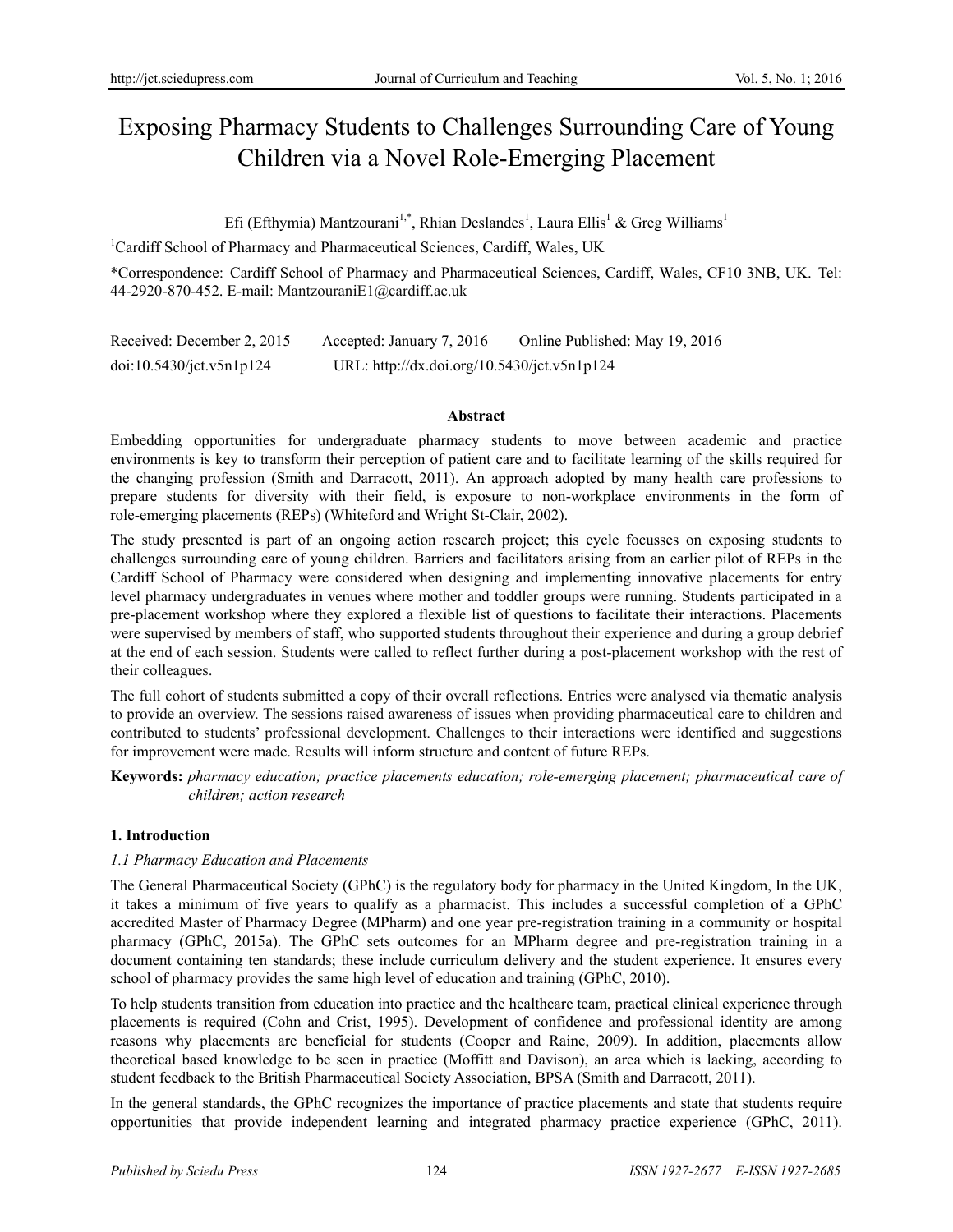However, information on specifics is limited. A pharmacy student must simply undertake "practical experience" as outlined in standard 5.6 (GPhC, 2011a). The GPhC recognises the importance of cross section experience (CSE) for students to gain an understanding of the pharmacist's role in primary, secondary and tertiary care. Students are encourage to spend time in "another patient facing sector" to meet the standards of CSE during their pre-registration year (GPhC, 2011b). However there is not emphasis on CSE during the first four years.

Therefore, most universities generally arrange placements for students in traditional pharmacy environments such as a community or hospital setting (UCL School of pharmacy, 2015; Durham University, 2015).

# *1.2 Challenges of Traditional Pharmacy Placements*

Pharmacy is classed as a science degree thus less funding is provided compared to a healthcare degree. This greatly limits the number of placements that can be undertaken according to a report by Medical Education England (MEE) board (Smith and Darracott, 2011). Healthcare courses such as nursing and occupational therapy, require a high proportion of placements and practical experience due to regulations set by health and care professions council (HCPC) 2009 (Health and care professions council, 2012). Funding from the NHS or the Higher Education Funding Council for England (HEFCE) is necessary for clinical teaching payments which pharmacy schools do not receive (Smith and Darracott, 2011). Additionally, pharmacy student numbers have increased in the last years, and providing traditional placements to accommodate multiple opportunities for learning is increasingly challenging (Huddleston, 1999). In practice, schools of pharmacy provide short observational placements, and one of the main challenges reported by students is limited meaningful opportunities for patient contact (Abbas et al, 2013)

The role of the pharmacist is ever evolving, from the supplier of medicines into more diverse roles (Noble et al, 2014). The report by the MEE board, reviewed pharmacist undergraduate education and pre-registration training and it identified that more effective training was required to prepare pharmacy students for what is expected of them in practice (Smith and Darracott, 2011). There were concerns that the four year degree concentrated predominantly on developing the knowledge and skills and didn't adequately develop "work-based practice". It was acknowledged that more opportunities for the student to move between academic and practice environments along with an integrated curriculum would be more beneficial for students to learn the skills required for the changing profession (Moffit and Davison; Smith and Darracott, 2011).

# *1.3 Role-Emerging Placements*

An alternative approach, taken by other health care professions, to prepare students for diversity with their field, is the use of role-emerging placements (Whiteford and Wright St-Clair, 2002). Role-emerging placements (REPs), also known as non-traditional placements, have been used predominantly in occupational therapy (OT) (Overton et al, 2009). In OT, the term refers to "placements in non-statutory settings with no established occupational therapy service" (College of Occupational Therapists, 2006). For pharmacists, this could refer to introduction into different primary care settings, as outlined by the Welsh Government (National Health Service Wales, 2014), or to exposure to a range of patient groups.

Extensive research into the use of REPs in occupational therapy highlights the advantages and challenges of REPs (Overton et al., 2009). It suggests that students can explore new innovative areas of occupational health whilst also developing core skills (Cooper and Raine, 2009). Students also began to develop a professional identity which in turn made them feel confident in their role (Clarke et al, 2014). Thew et al's research in 2008 shows that students became more autonomous and independent following REPs; two key skills required by pharmacy students. REPs have also shown the potential to provide a solution for other problems faced in OT such as increased student numbers. It emerges that REPs show great potential for use in pharmacy.

# *1.4 Role-Emerging Placements in Pharmacy*

There has been little research into developing practical experience or REPs in pharmacy. The first published study in 2013 in British Columbia, Canada, highlighted some potential benefits for the use of REPs in pharmacy (Kassam et al, 2013). The study, however, concentrated solely on pharmacy preceptor's and staff experiences rather than students. Gwyn et al (2015) designed a REP exploring sexual health with young people. Pharmacy students participating reported a worthwhile experience, raising their awareness of challenges related to interacting with this specific cohort of patients on such a sensitive issue, and providing them with an insight into advantages of alternative approaches to educating patients.

# *1.5 A Novel Role-Emerging Placements with Young Children*

In Cardiff School of Pharmacy and Pharmaceutical Sciences an action research project was launched in 2013. The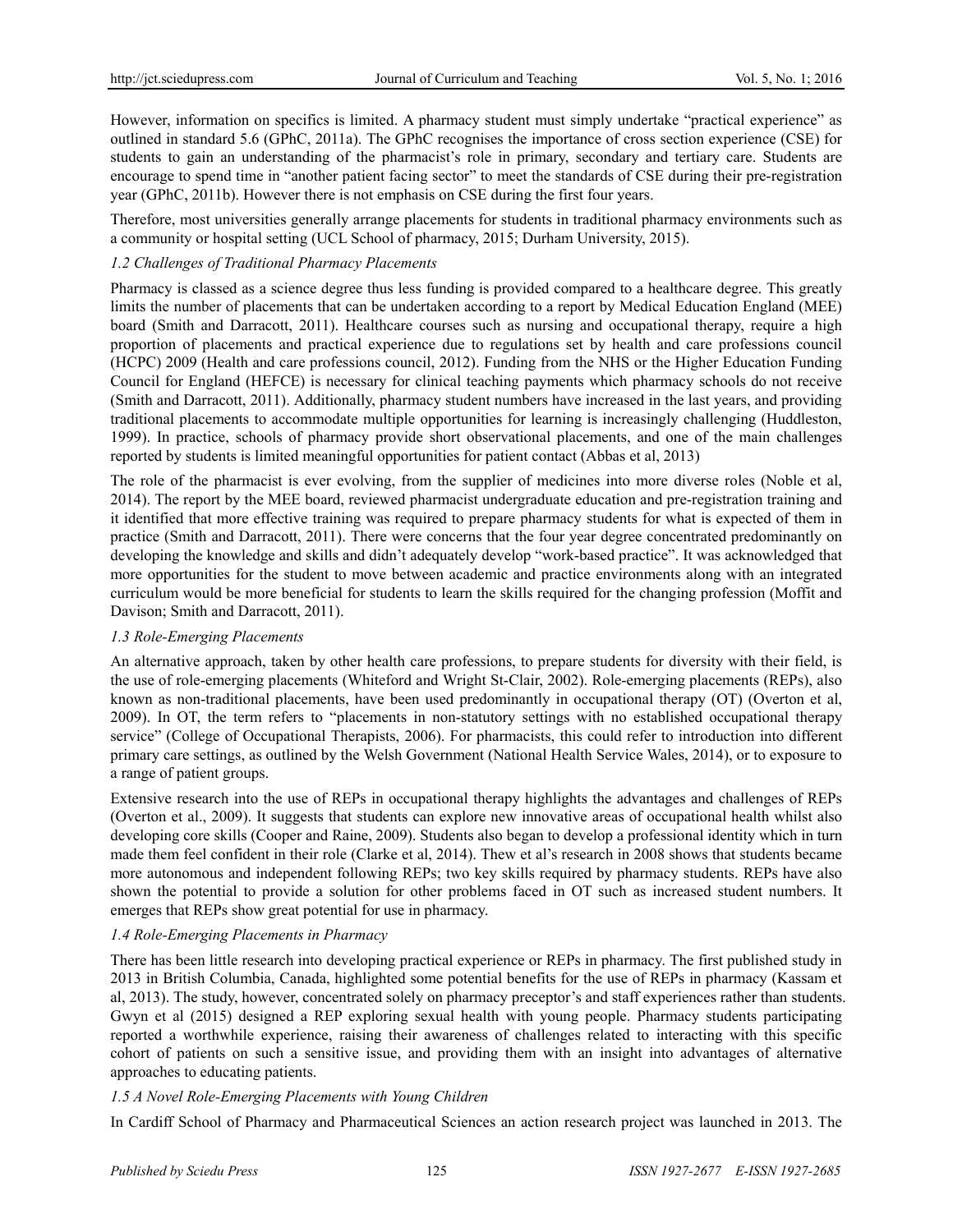first cycle was completed in 2014 and focused on evaluating the introduction of a pilot REP with elderly service users (Mantzourani and Hughes, 2015). The aim of the placement was to expose students to a cohort of service users from one end of the spectrum of life: the elderly. Feedback from students was used to introduce a second cycle, focussing on exposing students to the other end of the spectrum of life: young children. The intended learning outcomes of the placement were agreed taking into account the level of studies of the students (presented in Table 1).

Group placements were organised for entry level undergraduates in venues where mother and toddler groups were running, between January and April 2015. Group organisers in venues used for REPs were prepared for the placements via face-to-face visits. Aligning the site's expectations with the students' nature and capabilities was emphasised in Rodger et al. (2009) as an important factor contributing to the success of a REP.

All students participated in a pre-placement workshop where they explored a flexible list of questions to facilitate their interactions. On-site supervision was adopted, based on reflections of a previous action research cycle concentrating on the pilot REP undertaken by students in a previous year. Placements were supervised by members of staff of the University, who supported students throughout their experience and during a group debrief at the end of each session. All placement educators were briefed by the academic placement lead, to ensure consistency in expectations and approach of supervision. Students were called to reflect further during a post-placement workshop with the rest of their colleagues. This approach was adopted as discussion in a post-placement session is acknowledged as a useful tool to enhance reflections on pharmacy observational placements (Mantzourani and Deslandes, 2015) and helps students revisit their placement and turn surface into deep learning. Other ethical issues considered were clear guidelines for confidentiality and adequate insurance (Wood, 2005).

| On successful completion of the placement, the student should: |                                                                                                                                  |  |
|----------------------------------------------------------------|----------------------------------------------------------------------------------------------------------------------------------|--|
| 1. Knowledge                                                   | Discuss the factors that have an impact in pharmaceutical care of children                                                       |  |
|                                                                | Discuss previous experiences of parents and carers with the healthcare<br>system, in relation to children                        |  |
|                                                                | Discuss how and why various contexts influence decision-making of<br>parents and carers towards seeking advice from a pharmacist |  |
| 2. Skills                                                      | Develop their communication skills with members of the public                                                                    |  |
|                                                                | Outline the different needs of parents and carers in relation to<br>pharmaceutical care of children                              |  |
| 3. Attitude                                                    | Accept individual differences in parents and carers and the impact in<br>pharmaceutical care of children                         |  |
|                                                                | Accept cultural differences in parents and carers the impact in<br>pharmaceutical care of children                               |  |
|                                                                | Value the contribution of social interaction in a mother $\&$ toddler group                                                      |  |

**Table 1.** Intended Learning Outcomes of the Placement

Table 1 presents the specific intended learning outcomes of the role emerging placement in mother & toddler groups. The outcomes are presented in relation to knowledge, skills and attitudes.

To the authors' knowledge this is the first time a role-emerging placement for undergraduate pharmacy students in this environment was conducted and as such, it was crucial to explore how successful these placements have been from the student perspectives.

In particular, the objectives of this study were:

- o To explore students' views as to whether the placement has helped their professional development
- o To appreciate the potential of incorporating this type of non-traditional placement within pharmacy education
- o To explore barriers and facilitators to providing this type of non-traditional placements

# **2. Method**

This project was an evaluation of a particular practice with the aim to feedforward, improve and inform new practices; hence, it was an action research project. The action research process is based on a cycle taking the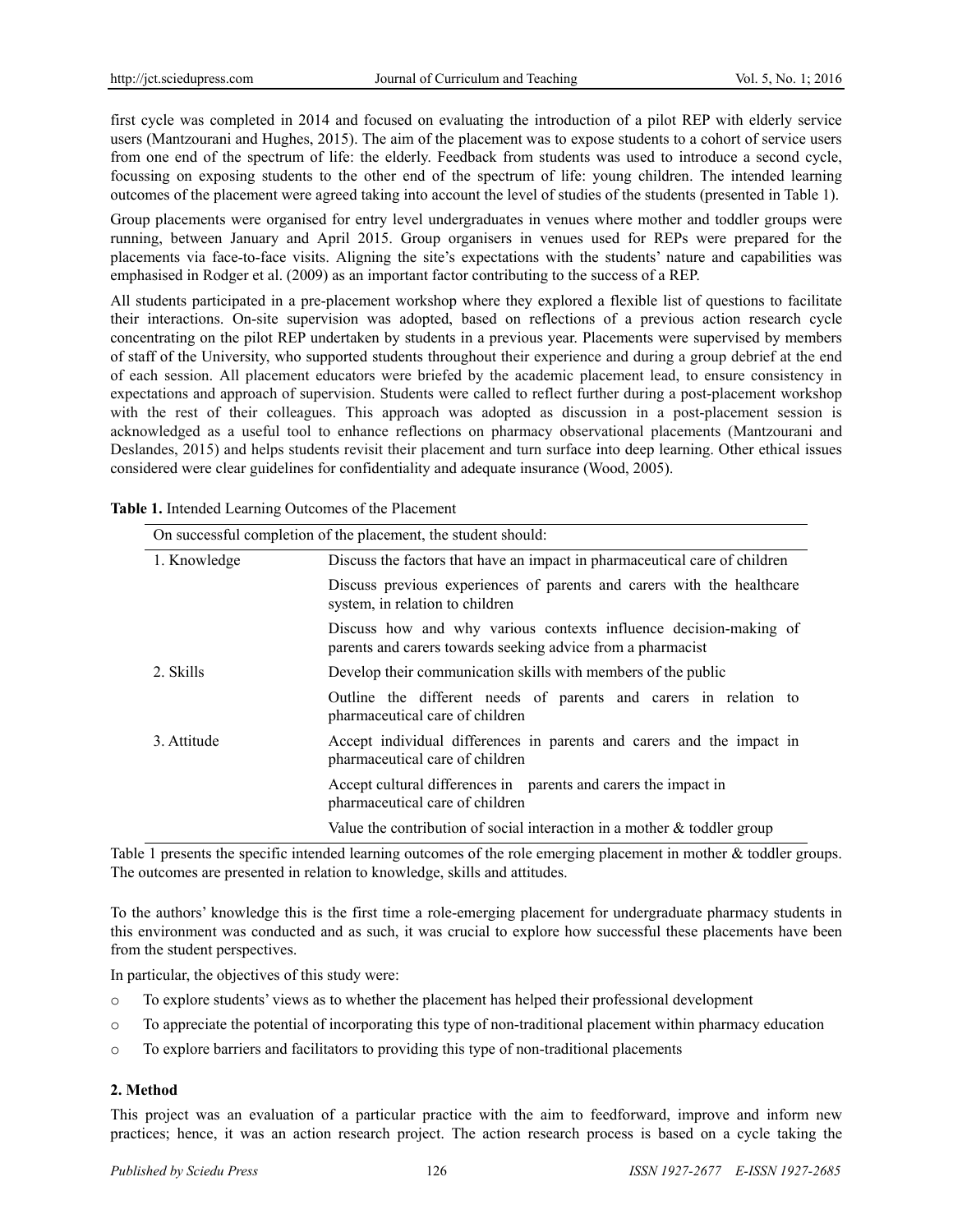researcher around planning, acting, observing and reflection on a question (Baumfield et al, 2013).

## *2.1 Data Collection Tool*

An evaluation form was designed based on findings from the first cycle of the authors' ongoing action research project on usefulness of targeted REPs in pharmacy education. Four broad areas were included, which allowed students to respond with free text: what the students aimed to get out of the placement, what went well, what didn't go so well and how the experience contributed to their learning. The evaluation form was handed to the students during their placement experience, so they could log their reflections. Students were asked to submit the form to the researchers at the end of the placement or at a later date to allow further reflection.

# *2.3 Sampling Procedures*

## 2.3.1 Sample Size and Method

The sampling frame was all first year students who participated in the placement (n=110). Census sampling (Taub et al., 2014) was adopted and no exclusion criteria were applied. All forms submitted by students were considered for analysis.

## *2.4 Data Analysis*

All references to individuals were removed during the transcribing process, to ensure anonymity. Free-text responses were analysed via coding and subsequent inductive thematic analysis.

## *2.5 Ethical Approval*

Ethical approval for the study was granted by a University School Research Ethics Committee.

## **3. Results**

Coding and subsequent inductive thematic analysis of the free-text responses revealed a number of key themes.

| Theme                                                   | Sub-Theme                               |
|---------------------------------------------------------|-----------------------------------------|
| development of the Communication Skills<br>Professional |                                         |
| student                                                 | Personal confidence                     |
|                                                         | Engaging with members of the public     |
|                                                         | Professional development more broadly   |
| 2. Interacting with members of the public               | Ability to speak to a variety of people |
| - positive experiences and barriers                     | Willingness of participant              |
|                                                         | Barriers to discussion                  |
| 3. Patient Perspective / Experience                     |                                         |

**Table 2.** Themes and Sub-Themes from Thematic Analysis of Students' Evaluation Forms

Table 2 presents a summary of the main themes and their associated sub-themes. A description of each of the themes along with illustrative quotes will be provided.

# *3.1 The Professional Development of the Student*

A significant number of students commented on their desire to improve their transferable professional skills during the placement, this included their communication skills, personal confidence and their ability to engage in an interaction with a member of the public. Most participants commented that these particular skills had improved as a result of the experience.

#### 3.1.1 Communication Skills

The most common theme that emerged from the data was related to the students' communication skills. This was noted both as a desire to improve before the placement and that it had been improved as a result of the experience. Many students simply stated that they wished to:

# *"Improve communication skills"*

The specific detail of how this skill would improve future interactions varied between individuals. Some participants commented that it would assist them with future assessments within the MPharm, such as in their 'clinical skills assessment'; in contrast, others focused more on their interactions with patients whilst in a 'real' pharmacy. The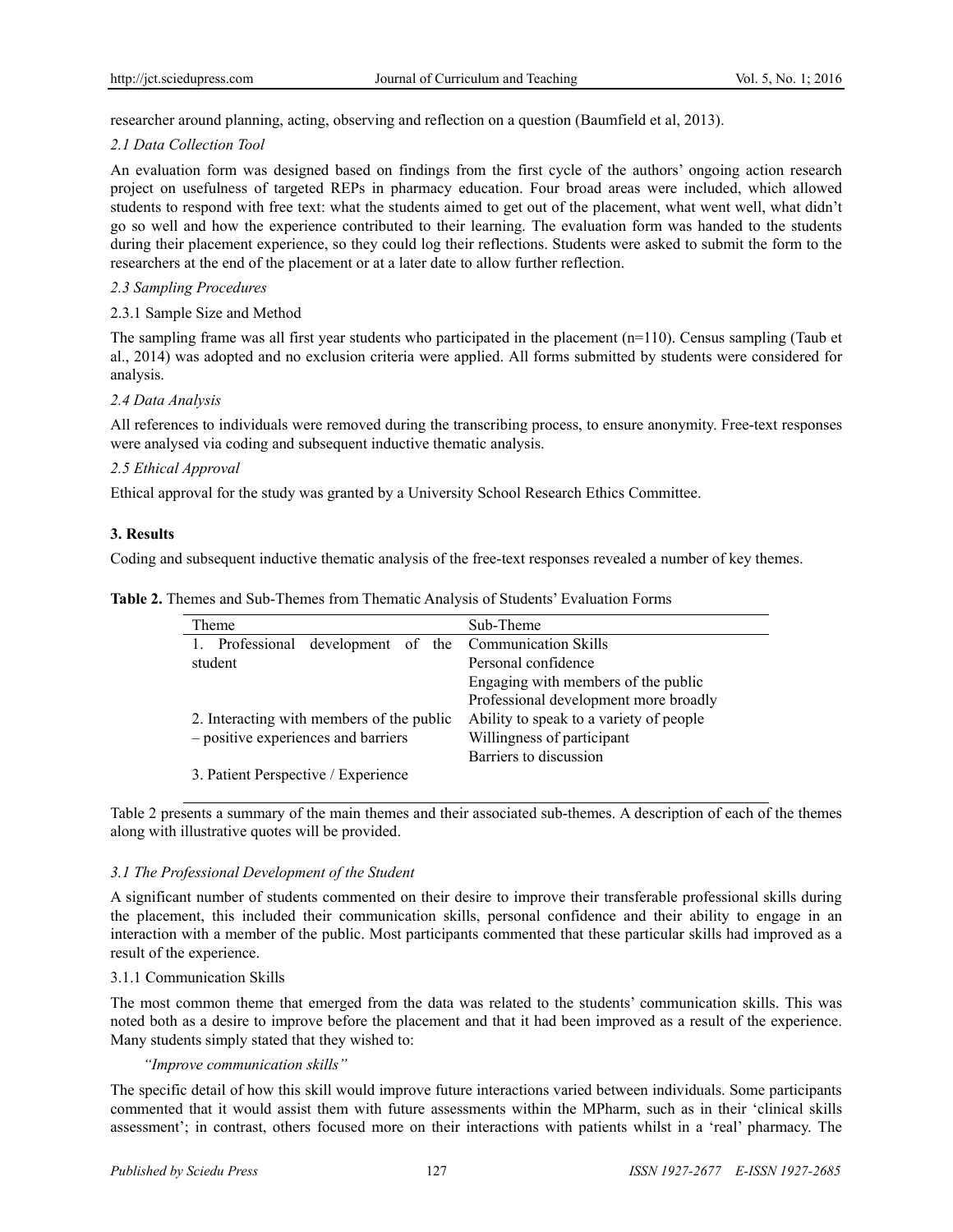experiences of the students also related more specifically to the REP with the mother and toddler group. Some students wished to tailor their communication skills to a particular group of patients and felt that the experience supported them in doing so:

*'This experience has improved my skill set by allowing me to tailor my communication skills to different age groups"* 

*"To improve my ability to talk to the public/patients in a style that was suitable - e.g. talk slower and clearer for some people"* 

*"This experience has helped my professional development as it has reiterated to me how you have to change your choice of wording, volume and tone of voice and body language whilst speaking to people from different generations"* 

3.1.2 Personal Confidence

Many students commented that the experience gained through the REP impacted on their professional development through improving their confidence:

*"It supported my professional development by improving confidence"* 

The rationale for wanting to improve confidence varied between individuals. Reasons included a desire to reduce anxiety around members of the public whilst others wished to improve their knowledge of the services that pharmacy can provide.

3.1.3 Engaging with Members of the Public

Many students commented on their skills in approaching individuals from the different age groups within the REPs:

*"My confidence in approaching individuals to ask if I could discuss with them"* 

Participants provided conflicting views in terms of whether they needed to improve on this skill or not. Many felt that they were already competent in approaching members of the placement group whilst a larger number felt they needed to improve in terms of 'breaking the ice' and beginning their interaction. Some students felt very nervous in this situation; however, in contrast, many believed the experience assisted them in improving their ability to interact with members of the public:

*"I was too nervous to approach someone on my own without the help of a supervisor"*

*"This has allowed me to gain confidence in approaching people and talking to them [public]"* 

3.1.4 Professional Development Skills More Broadly

Although general communication skills, personal confidence and engaging with members of the public were all raised frequently in the placement feedback the skills gained were not limited to these. There was a much broader scope of other skills students felt they wanted to improve or acquired from the experience. Example of these skills were related to empathy that students felt when talking with group participants and their questioning skills:

 *"Help me to empathise and understand patient experiences with children and medicine"* 

*"The questions I asked usually got the required response and offering an open question lead to finding out more information"* 

*3.2 Interactions – Both Positive and Negative* 

Many students commented on the successful nature of their interactions and the majority had positive comments of their experiences. In contrast, some students had faced challenges whilst undertaking their interactions with group participants.

3.2.1 Ability to Speak to a Variety of Individuals

The most common positive note regarding the interactions was the opportunity to engage with a variety of individuals. As a result of this, many students felt that they were able to gain a greater understanding of different patient experiences and therefore they were able to obtain knowledge of different health conditions:

*"I was able to talk to a number of different people, each with different health conditions"* 

*"(It) helped me develop an understanding of the variety of people we might come across"* 

In contrast, some students did not have such a positive experience and failed to engage with as many people as they had initially hoped to. A number of reasons were given for this, the first being that the mother and toddler group was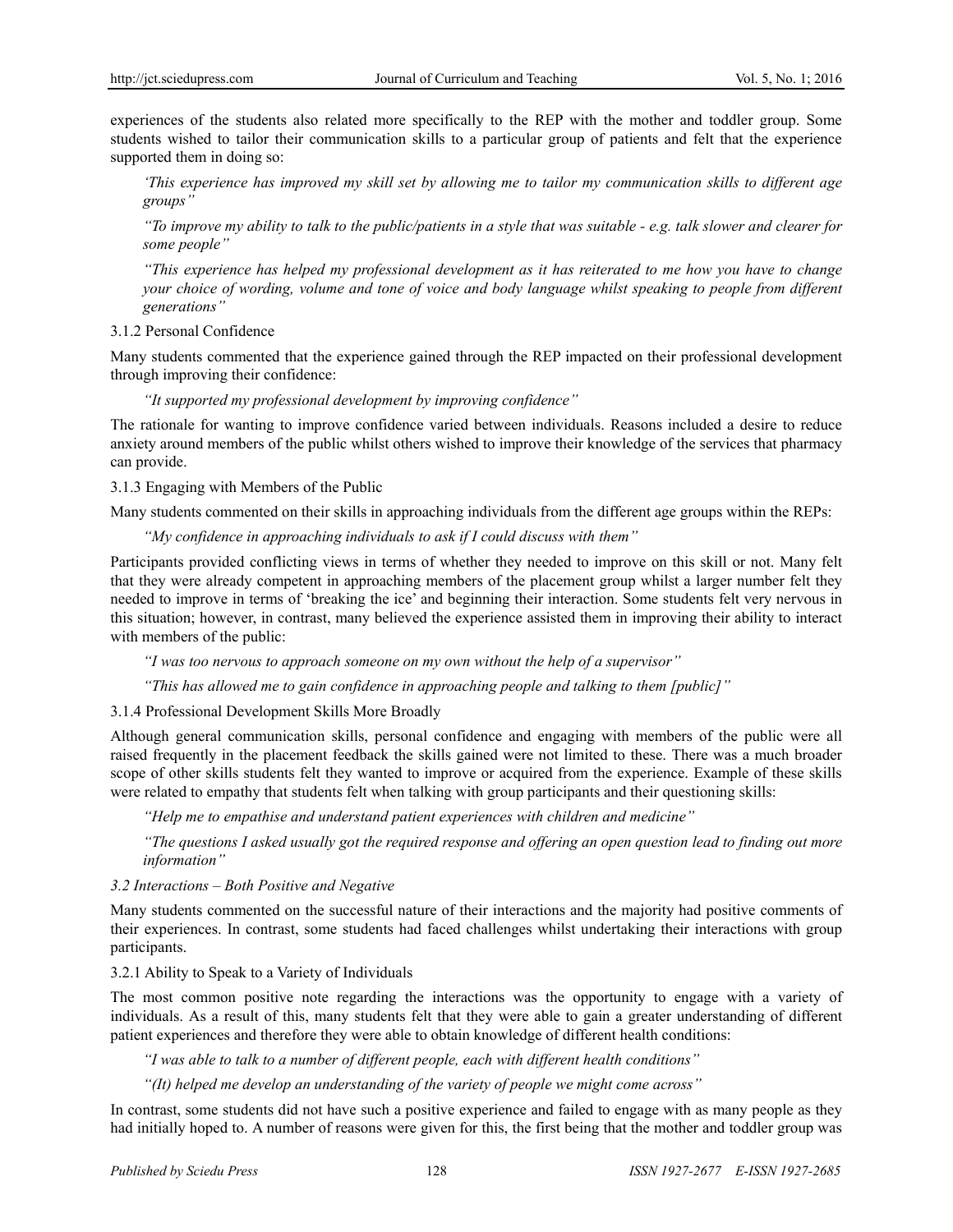quiet and therefore there were fewer individuals to approach. A second reason was that parents had already been approached by a number of students in previous visits and therefore were reluctant to participate in further discussion:

*"The placement was quiet and so the number of people that were available to speak with was limited"* 

*"Some parents had been approached in the past and didn't really want to speak again"* 

3.2.2 Willingess of Participant to Engage

A positive comment noted by a large number of students concerned participant willingness to speak. Students found individuals to be very easy to talk to, friendly, 'open' in answering their questions and freely shared their personal experiences:

*"Many people were willing to talk and they gave a very good in-depth insight to their experiences"* 

3.2.3 Barriers to an Open Discussion

Although interactions were generally perceived to be successful by the students, a number of barriers to this were identified. The most commonly noted barriers were that members of the mother and toddler groups were often busy or distracted due to the presence of their children and were therefore reluctant to talk:

*"A lot of the mothers were busy with their kids so didn't have much time to answer my questions"* 

*"Some were reluctant to talk. Distracted by keeping an eye on their children"* 

In addition to this some group participants were not willing to talk to students in general. Some students found this to be a challenging situation:

*"Some parents didn't want to talk which made it difficult"* 

#### *3.3 Patient Perspective/Experience*

The vast majority of students stated that they hoped to increase their understanding of the patient perspective. This included understanding patients' use of pharmacy and / or pharmacists, medication, healthcare services in general and the day to day issues individuals face regarding their health and medication (including compliance):

*"(Hope to achieve/improve) understanding the parents/child minders perspective and opinions of pharmacists and other healthcare professionals"* 

*"Gain an insight on how parents and their children cope with medication and illnesses"* 

*"I got the opportunity to speak to a selection of different people about how easy it is for them to remember to take their medication"* 

*"(The placement) allowed me to see how healthcare professionals communicate effectively. Also helped me to gain insight into a patient's perspective of the healthcare service"* 

In most cases students were able to successfully achieve their goal and improved their understanding of the issues facing group participants on a daily basis and within the context of pharmacy:

*"I was able to talk to multiple people and find out about their experiences with Pharmacists"* 

This enabled students to develop a better understanding of the patient perspective thus understanding the role of the pharmacist and what is expected of them:

*"It will help me see how the patients see pharmacists and what they expect from them"* 

*"It increases my understanding of how the public sees pharmacists and what they want from a pharmacy"* 

Students commented more specifically on the needs of a parent and their child as this was identified as an area of weaknesss by students. Interactions with multiple groups of parents allowed them to have a broader understanding of issues facing parents and their children and the challenges this brings in relation to pharmacy:

*"It has increased my understanding of being a parent and the challenges parents face"* 

*"This experience has allowed me to increase my perception on the wide variety of needs of children"* 

*"Gain perspective of what it is like to give medication to children"*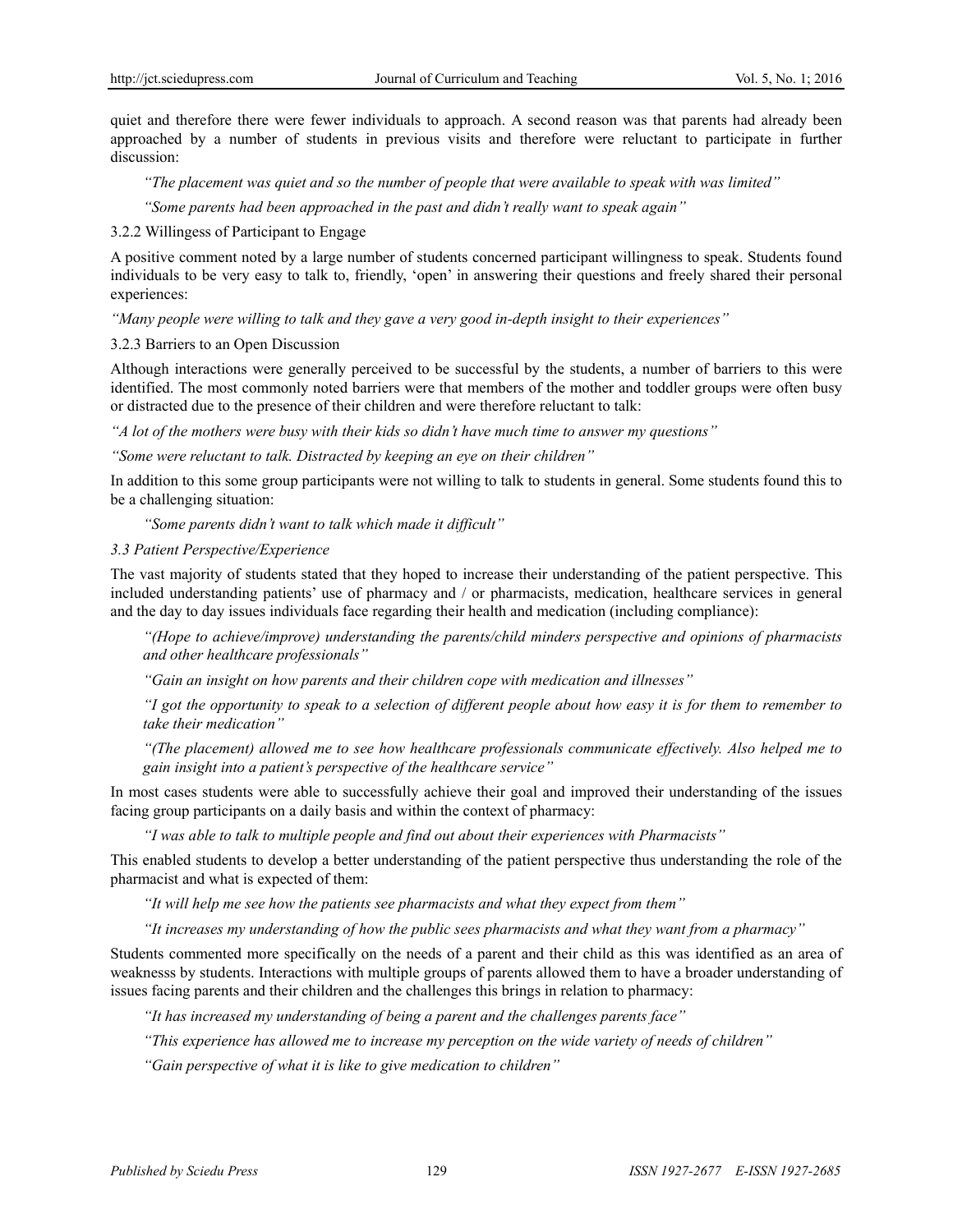# **4. Discussion**

# *4.1 Overall*

This study has confirmed the benefit of focused REPs in novel settings for pharmacy undergraduate students. Careful consideration to planning of supervision and learning outcomes led to successful learning experiences. No supervision issues were identified as challenging from the students' perspective; this is unlike previously published evaluations (James and Prigg, 2004; Hook and Kenny, 2007; Thew et al, 2008) where students reported differences in expectations of supervisor. The learning outcomes were met, evidencing that structure and organization of this placement was appropriate for the chosen year of the students' degree. In line with the principles of a spiral curriculum (Bruner, 1960) completion of this placement will enable students to participate in more complex practice experiencens in future years.

In 2013, Elvey and colleagues explored the changing role of the pharmacist and the many areas that they are now practicing in (Elvey et al, 2013). With more emphasis on providing advice to service users and expansion into other areas of healthcare, such as general practice (GP) surgeries (Royal Pharmaceutical Socierty, 2012), the role is likely to continue to develop. In order to support new pharmacists with this ever increasing diversity it has been proposed, a five year integrated pharmacy degree which focuses on increased practical experience would have many advantages in adequately preparing students for practice. This would be in contrast to the current four year degree plus one year pre-registration (Smith and Darracott, 2011). An alternative approach, taken by other health care professions, to prepare students for diversity with their field, is the use of role-emerging placements (Whiteford and Wright St-Clair, 2002).

# *4.2 Comparison with Literature*

# 4.2.1 Development of Professional Identity

A lack of professional identity was highlighted as a major issue for practising pharmacists as a result of recent changes (Elvey et al, 2013). Several studies, including those conducting full reviews in this area (Clouston and Whitcomber, 2008; Cooper and Raine, 2009; Clarke et al, 2014) highlightted that a key advantage of REPs was to provide the healthcare professional with a clearer understanding of their identity in practice and the ability to use their professional judgement. One of the seven principles set out by the GPhC for pharmacists to abide by is "Take responsibilities for your working practice" (GPhC, 2011). As research has shown (Clarke et al, 2015), REPs have given students autonomous skills which are crucial in developing into a pharmacy professional.

The majority of students in this particular study highlighted that the REP allowed them to develop professionally through a variety of ways. It also allowed them to have a greater awareness of the issues faced by patients and their perception of the pharmacist, all key issues to support the student in their understanding of their future role.

# 4.2.2 Improving Inter-Professional Relationships

There is increased emphasis on pharmacists using their skills in a range of areas and within multi-disciplinary teams (Smith and Darracott, 2011, Preslaski et al, 2013). Although this placement did not allow interaction with other HCPs it did provide patients to discuss their experiences with different members of the healthcare team. Through this students gained a valuable insight into their perspective of the healthcare service more broadly, not just the role of the pharmacist. This was deemed to be an advantage of the placement by students and provided a more holistic understanding of the NHS and patient engagement with it.

# 4.2.3 Developing Confidence

Perhaps the biggest advantage of the REPs in this study is that students, from an early stage of their studies gained confidence in engaging with members of public. This is particularly important as it has been highlighted in the literature by Moffitt and Davidson, that approximately 82% of students "would struggle" in their role as pre-registration pharmacist based on their current experience. Over the last decade, there have been many studies that acknowledge the importance of REPs in OT and the direct impact it has had on adequately preparing students for a practice that has "become more complex and diverse" (Overton et al, 2009; Dancza et al, 2013).

# 4.2.4 Duration

Currently there is limited literature around the use of REPs in pharmacy. One study conducted in Canada highlighted the positive aspects of REPs within the profession (Kassam 2013). However, it must be noted that this particular study focused on a placement which was significantly longer, six weeks in duration. As such, the results cannot be directly compared to this current study. In addition, the Canadian study did not focus on the student persception. A study published in the UK (Gwyn et al, 2015) suggested that there is even value in short experiences, such as that in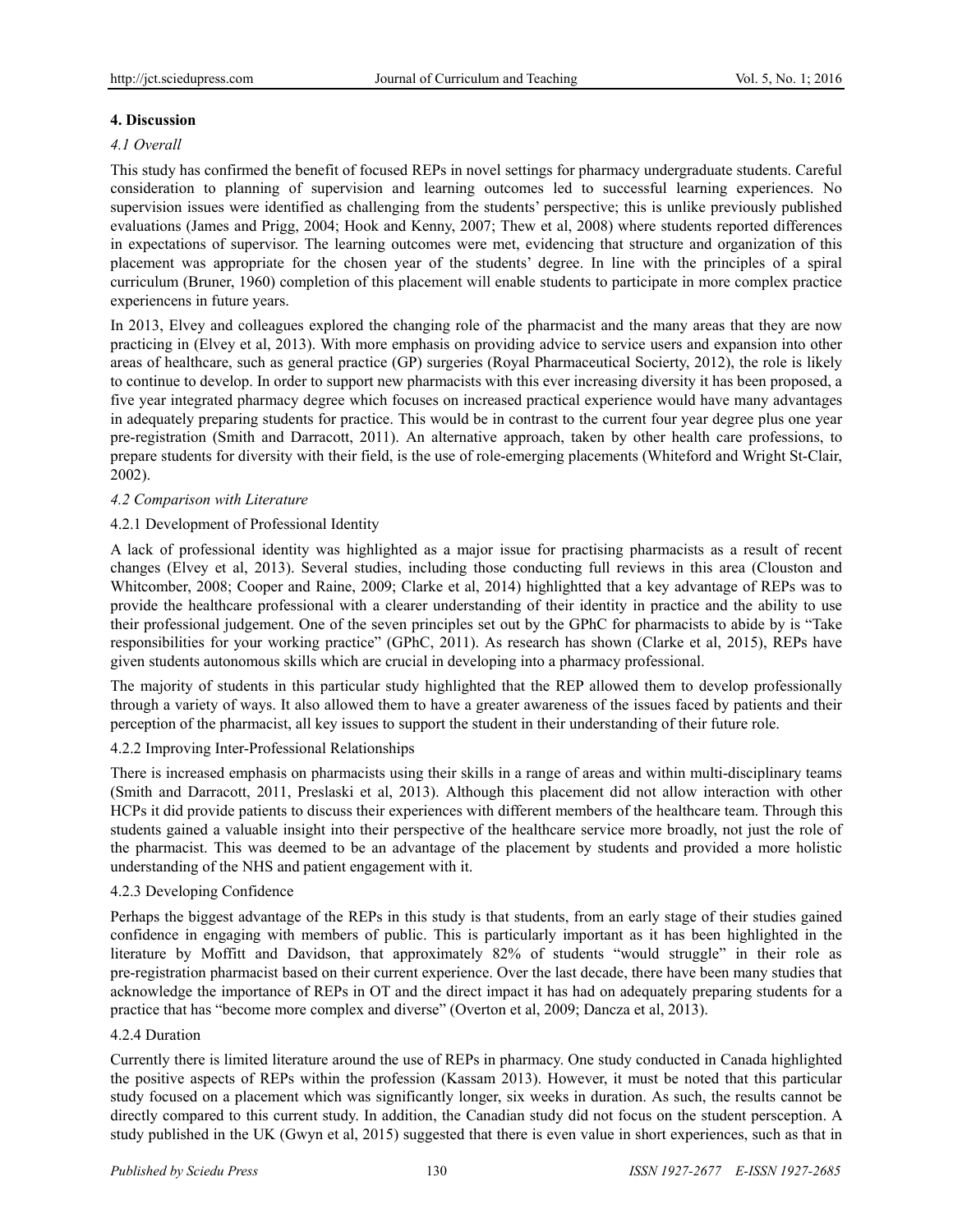this current study. The sample size of Gwyn and colleagues (2015) study does, however, provide limitations to the significance of the results. Only two students participated in placement in contrast to this study which evaluated the perceptions of 110 students and showed that despite the short duration professional development was achieved and the students succeeded in interacting with a range of memebrs of the public, gaining an insight into patient perspective.The value of has been more research into REPs role in occupational therapy with many short term advantages seen such as enhanced learning and increasing the diversity of placements available to the students (Fieldhouse and Fedden, 2009).

# *4.3 Action Research – Completing the Cycle*

A study conducted by Overton et al (2009) in Australia reviewed how REPs were currently delivered. It was recommended that, for students to get the best out of the experience, they needed to be adequately prepared for the placement through effective communication, briefing and pre-placement interviews. Although conducted in Australia, this was also identified as an issue in the UK, with many students feeling more preparation was required prior to their placement (Boniface et al, 2012).The placements evaluated in this study all followed a pre-placement workshop where an attempt was made to prepare students. Results from the evaluation of students' perceptions in this placement were used to complete this action research cycle; all pre-placement material was subsequently reviewed based on the areas where students highlighted lack of preparedness or challenges identified during their placements. Newly developed material, to be incorporated in the next cohort of students attending REPs, included support materials, videos and leaflets for both students and service users.

The area that challenged the students most, as reflected from the results, was "breaking the ice". A tailored activity was developed, where discussion focused on examples of techniques around starting conversation and intergrating with groups of people already discussing without feeling you are interfering. This areas of development was supported additionally by the creation of teaching videos so students could visualize potential challenging situations before undertaking their placement. Also, leaflets were created, to be used as a flexible tool upon which to structure discussions. They could therefore be presented to parents/carers as a starting point of conversation.

Additional topics included students' concerns regarding parents or carers who were quiet or not willing to talk. Newly developed material in the pre-placement workshop will aim to reassure students that it is acceptable if someone doesn't want to talk and provided them with appropriate techniques toclose conversations and to move on to another without appearing rude or disheartened. There will now be further discussion and techniques and practice to further extend quiet conversations to include more open questions.

# *4.4 Strength, Limitations and Future Work*

A common theme for studies evaluating REPs is the low sample numbers (Thew et al, 2008; Whiteford and Wright-St Claire, 2002; Gwyn et al, 2015) which greatly decreases validity and it must be established whether this approach would work for a larger student sample. This study explored perceptions of 110 participants comprising a full cohort of entry level undergraduate pharmacy students, which provides confidence on generalizability of results.

In this study we did not seek to explore any parents' or placement facilities hosts' views on sustainability of these placements. However, anecdotal feedback from service users attending the mother and toddler groups (informal email to academic placement lead) was overwhelmingly positive. Also, all organisors of groups informally confirmed that they would be willing to continue the collaboration with the School for next academic year. The cohort of parents/carers attending the groups is renewed at regular intervals, so they did not expect any issues around overburdening them when asking them to participate in discussions with students.

The evaluation described in this study did not include any qualitative methodology, such as interviews or focus groups to explore identified issues further. In line with the realistic approach in action research that there is a continuum of enquiry between different approaches (Baumfield et al, 2013), the researchers started with evaluation of feedback forms. This, in turn, will inform a schedule for qualitative work, which will look beyond the individual's behaviour to how that is related in a social context.

The perceptions of a full cohort of entry level undergraduate pharmacy students were explored at one point in time. Whilst results informed student preparation within a pre-placement workshop environment for the following cohort of students, it would be beneficial to conduct a longitudinal study to research how such a placement experience has influenced practice of pharmacy graduates.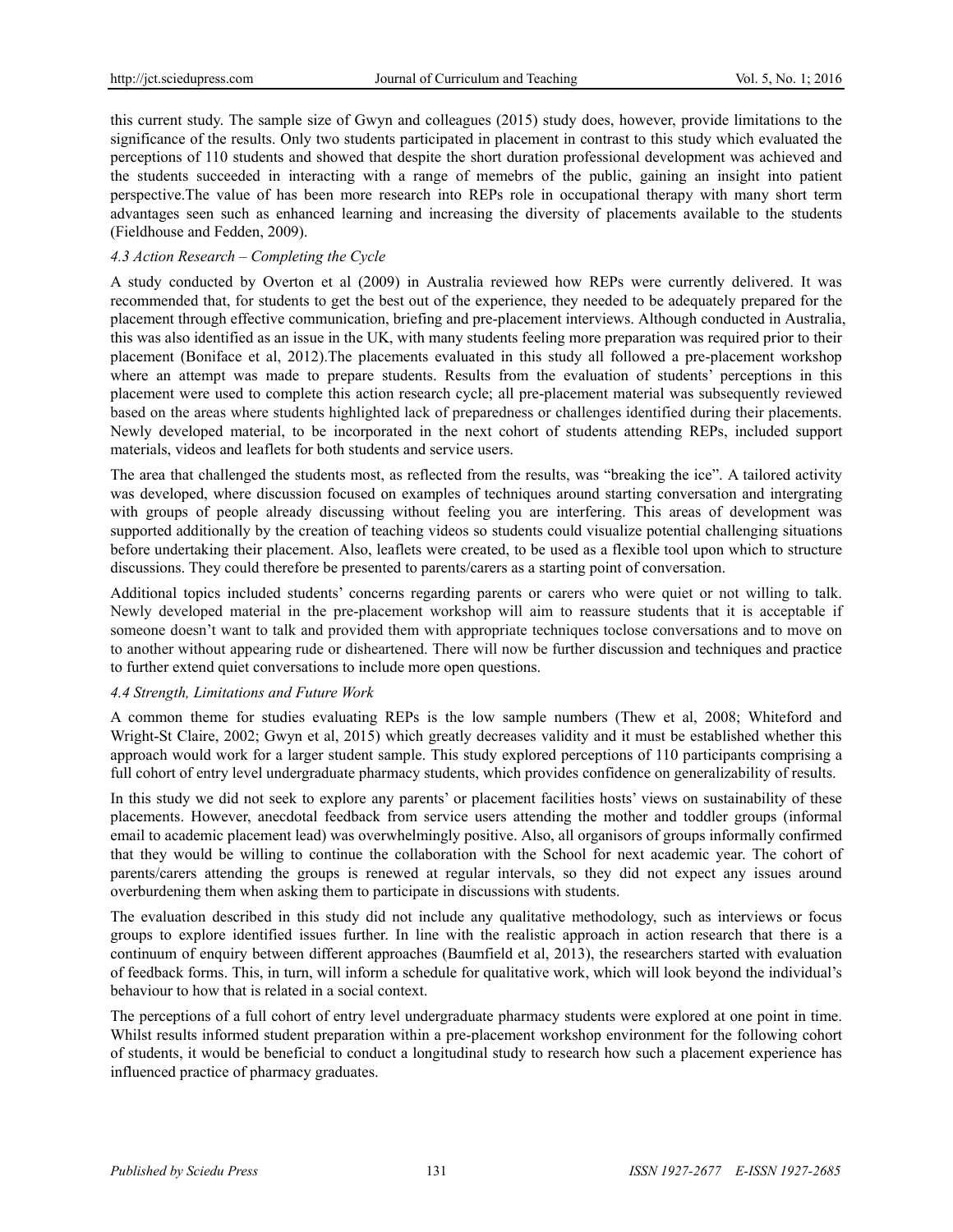## **5. Conclusion**

This paper describes the second phase of an ongoing action research project focusing on integration of REPs in innovative environments to the MPharm curriculum in the UK. The pilot scheme exposing students to elderly patients was well received by all stakeholders involved, and led to REPs being rolled over to the following academic year. The cycle discussed in this study related to designing, implementing and evaluating another novel placement related to exposing students to challenges surrounding pharmaceutical care of young children. Results increase confidence in the value of integrating short-duration REPs in other pharmacy undergraduate curricula; careful consideration of structure, placement educators' consistency in supervisory approaches, learning outcomes and preparation of the students is pivotal to the success of such schemes.

# **References**

- Abbas, M., Burrow, J., & Rudokas, M. (2013). An evaluation of the placement scheme on the MPharm degree. *Diffusion: the UCLanJournal of Undergraduate Research*, *6*(2).
- Baumfield, V., Hall, E., & Wall, K. (2013). *Action Research In Education* (2nd ed.). London, England: SAGE Publications Ltd.
- Boniface, G., Seymour, A., Polglase, T., Lawrie C., & Clarke, M. (2012). Exploring the nature of peer and academic supervision on a role-emerging placement. *British Journal of Occupation Therapy, 75*(4), 196-201. http://dx.doi.org/10.4276/030802212X13336366278211
- Bruner, J. (1960). *The process of education*. Cambridge, MA: The President and Fellows of Harvard College.
- Clarke, C., Martin, M., De Visser, R., & Sadlo, G. (2014). Role-emerging placements: a useful model for occupational therapy practice education? A review of the literature. *PHBL, 2*(2), 1-13. http://dx.doi.org/10.11120/pblh.2014.00020
- Clarke, C., Martin, M., De Visser, R., & Sadlo, G. (2015). Sustaining professional identity in practice following role-emerging placements: Opportunities and challenges for occupational therapists. *British Journal of Occupational Therapy, 78*(1), 42-50. http://dx.doi.org/10.1177/0308022614561238
- Clouston, T.J., & Whitcombe, S.W. (2008). The professionalisation of occupational therapy: A continuing challenge *British Journal of Occupational Therapy*, *71*(8), 314-320. http://dx.doi.org/10.1177/030802260807100802
- Cohn, E. S., & Crist, P. (1995). Back to the future: New approaches to fieldwork education. *American Journal of Occupational Therapy, 49,* 103-6. http://dx.doi.org/10.5014/ajot.49.2.103
- College of Occupational Therapists. (2006). Developing the occupational therapy profession: providing new work-based learning opportunities for students. *College of Occupational Therapists Guidance, 4*. London: COT.
- Cooper, R., & Raine, R. (2009). Role-emerging placements are an essential risk for the development of the occupational therapy profession: the debate. *British Journal of Occupational Therapy, 72*(9), 416-18. http://dx.doi.org/10.1177/030802260907200910
- Dancza, K., Warren, A., Copley, J., Rodger, S., Moran, M., Mckay, E., & Taylor, A. (2013). Learning experiences on role-emerging placements: An exploration from the students' perspective. *Australian Occupational Therapy Journal, 6*0, 427-35. http://dx.doi.org/10.1111/1440-1630.12079
- Durham University. (2015). *Placements*. Retrieved 25<sup>th</sup> August 2015 from https://www.dur.ac.uk/school.health/ug.pharmacy/undergraduate/placements
- Elvey, R., Hassell, K., & Hall, J. (2013). Who do you think you are? Pharmacists' perceptions of their professional identity. *International Journal of Pharmacy Practice, 21*, 322-32. http://dx.doi.org/10.1111/ijpp.12019
- Fieldhouse, J., & Fedden, T. (2009). Exploring the learning process on a role-emerging practice placement: a qualitative study. *British Journal of Occupation Therapy, 72*(7), 302-7. http://dx.doi.org/10.1177/030802260907200705
- General Pharmaceutical Council. (2010). *Health Care and Associated Professions*. Retrieved 4<sup>th</sup> August 2015 from https://www.pharmacyregulation.org/sites/default/files/General%20Pharmaceutical%20Council%20%28Constit ution%29%20Order%202010.pdf
- General Pharmaceutical Council. (2011a). *Future Pharmacists: Standards of initial education and training for pharmacists*. Retrieved 5<sup>th</sup> August 2015 *from pharmacists.* Retrieved 5<sup>th</sup> August 2015 from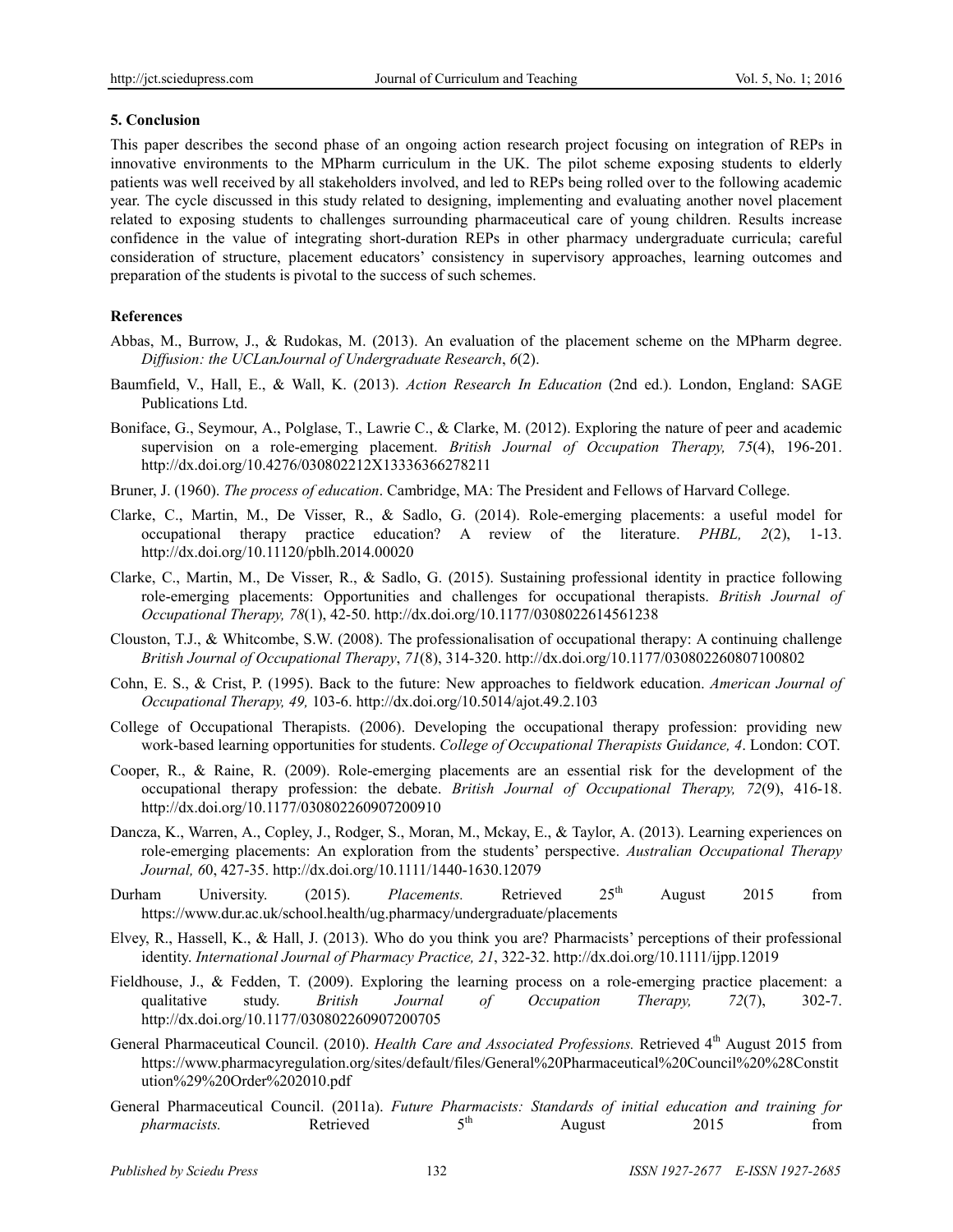https://www.pharmacyregulation.org/sites/default/files/GPhC\_Future\_Pharmacists.pdf

- General Pharmaceutical Council. (2011b). *Pre-registration Manual*. Retrieved 5<sup>th</sup> August 2015 from http://www.pharmacyregulation.org/sites/default/files/2011-12%20Pre-registration%20Manual%20o.pdf
- General Pharmaceutical Council. (2015a). *Pharmacist education*. Retrieved 5<sup>th</sup> August 201 from https://www.pharmacyregulation.org/education/pharmacist-education
- General Pharmaceutical Council. (2015b). *About us*. Retrieved 5<sup>th</sup> August 2015 from https://www.pharmacyregulation.org/about-us
- Gwyn, H., Herring, O., & Mantzourani E. (2015). Exploring sexual health in a role-emerging placement with young people. *Pharmacy Education*, *15*(1), 227.
- Health and care professions council. (2009). *Standards of education and training*. Retrieved 5<sup>th</sup> August 2015 from http://www.hcpc-uk.org/assets/documents/1000295EStandardsofeducationandtraining-fromSeptember2009.pdf
- Hook, A., & Kenny, C. (2007). Evaluating role emerging placements. *OT news*, *15*(7), 25.
- Huddleston, R. (1999). Clinical placements for the professions allied to medicine, part 2: Placement shortages? Two models that can solve the problem. *British Journal of Occupational Therapy, 62*(7), 295-98. http://dx.doi.org/10.1177/030802269906200704
- James, C., & Prigg, A. (2004). A self-directed fieldwork program to provide alternative occupational health placements for undergraduate occupational therapy students. *Australian Occupational Therapy Journal, 51*, 60-68. http://dx.doi.org/10.1111/j.1440-1630.2004.00422.x
- Kassam, R., Kwong, M., & Collins, J. B. (2013). A demonstration study comparing "role-emergent" versus "role-established" pharmacy clinical placement experiences in long-term care facilities. *BMC Medical Education*, *13*, 104. http://dx.doi.org/10.1186/1472-6920-13-104
- Mantzourani, E., & Deslandes, R.E. (2013). Pharmacy undergraduates' views on discussion as a tool to enhance reflections on observational placements  $17<sup>th</sup>$  International Reflective Practice Conference Swansea.
- Mantzourani, E., & Hughes, L. (2015). Working outside the dispensary: Role-emerging placements enable pharmacy students in all years to work with members of the public and learn about their needs *The Pharmaceutical Journal*, *295*, 7882. http://dx.doi.org/10.1211/PJ.2015.20069335
- Moffitt, K., & Davison K. (2015). *Do Community Pharmacy Placements Support the new Integrated Approach to Pharmacy Education?: Stakeholder and Student Perspectives.* Retrieved 27<sup>th</sup> July 2015 from http://www.npa.co.uk/wp-content/uploads/2015/09/HEF-Pharmacy-Placements.pdf
- National Health Service Wales. (2014). *Our plan for a primary care service for Wales up to March 2018*. Retrieved 17<sup>th</sup> September 2015 from http://www.wales.nhs.uk/sitesplus/documents/986/Our%20Plan%20for%20Primary%20Care%20in%20Wales% 20up%20to%20March%202018.pdf
- Noble, C., O'Brien, M., Coombes, I., Shaw, P., Nissen, L., & Clavarino, A. (2014). Becoming a pharmacist: Students' perceptions of their curricular experience and professional identity formation. *Currents in Pharmacy Teaching and Learning, 6*, 327-39. http://dx.doi.org/10.1016/j.cptl.2014.02.010
- Overton, A., Clark, M., & Thomas, Y. (2009). A review of non-traditional occupational therapy practice placement education: a focus on role-emerging and project placements. *British Journal of Occupational Therapy, 72*(7), 294-301. http://dx.doi.org/10.1177/030802260907200704
- Preslaski, C. R., Lat, I., MacLaren, R., & Poston, J. (2013). Pharmacist Contributions as Members of the Multidisciplinary ICU Team. *Chest, 144*(5), 1687–95. http://dx.doi.org/10.1378/chest.12-1615
- Rodger, S., Thomas, Y., Holley, S., Springfield, E., Edwards, E., Broadbridge, J….Hawkins, R. (2009). Increasing the occupational therapy mental health workforce through innovative practice education: A pilot project. *Australian Occupational Therapy Journal, 56*, 409-417. http://dx.doi.org/10.1111/j.1440-1630.2009.00806.x
- Royal Pharmaceutical Society. (2012). *The Changing Face of Pharmacy*. Retrieved 5<sup>th</sup> August 2015 from https://www.rpharms.com/public-affairs-pdfs/rps-changing-face-of-pharmacy-booklet.pdf
- Smith, A., & Darracott, R. (2011). *Review of pharmacist undergraduate education and pre-registration training and*  proposals for reform. Report to Medical Education England Board. Retrieved 4<sup>th</sup> August 2015 from http://hee.nhs.uk/healtheducationengland/files/2012/10/Pharmacist-pre-registration-training-proposals-for-refor